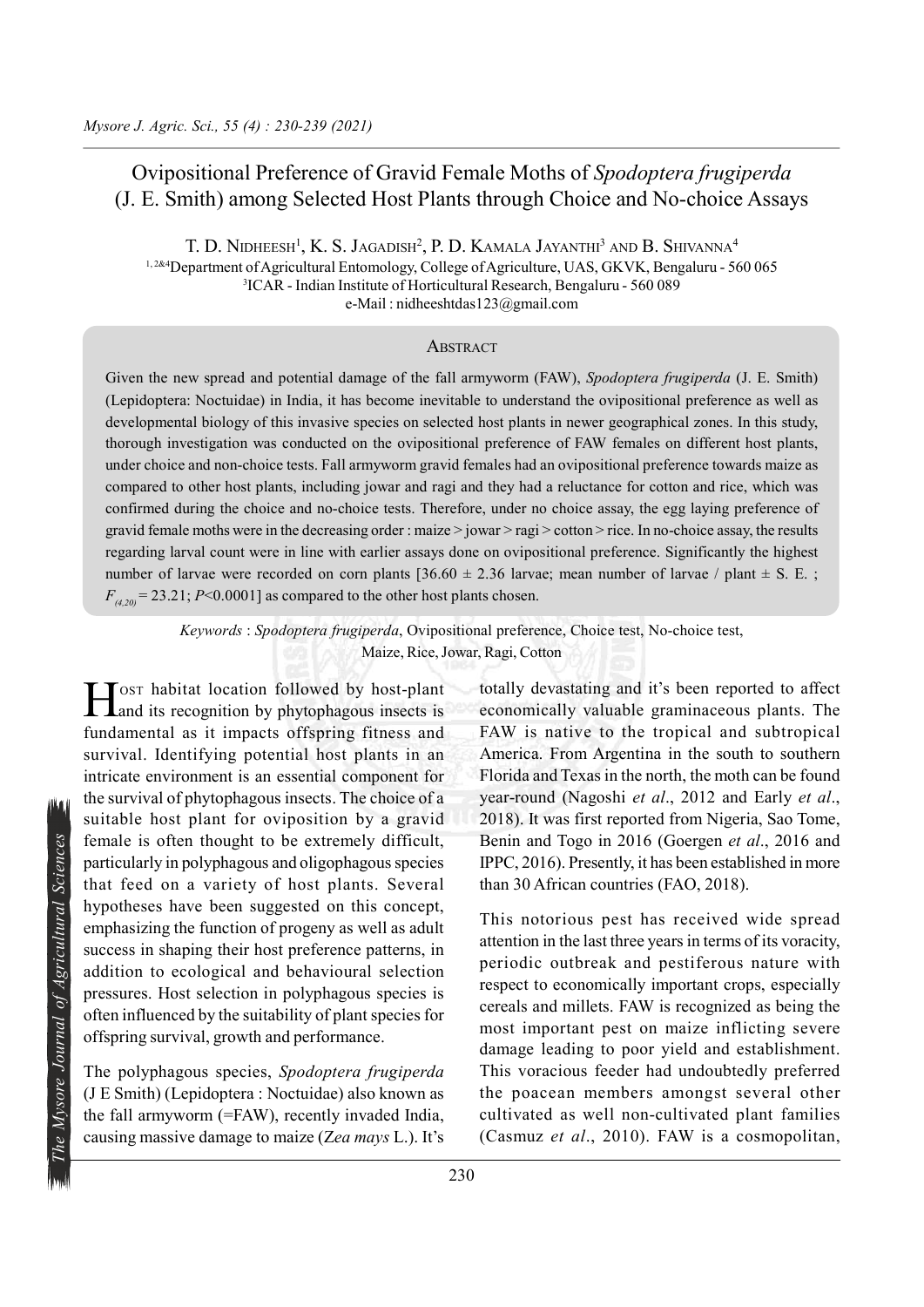polyphagous pest which can feed on about 80 different plant species, including corn, rice, small millets, sugarcane, alfalfa, soybean, sorghum, cotton and vegetable crops, besides forage crops and grass species. It is most abundantly associated with wild and cultivated grasses, maize, rice, sorghum and sugarcane, which are among the most preferred host species. Montezano et al. (2018), based on a comprehensive literature review and additional surveys in Brazil, identified 353 host plant species from 76 plant families, primarily Poaceae (106), Asteraceae (31) and Fabaceae (31). Although it can consume various plant species, the larvae have an innate preference for grasses. As a result of feeding, the young larvae can inflict characteristic 'window pane like' holes in maize leaves, while older larvae can bite entire holes in the leaves and are even reported to consume parts of the cobs. This polyphagous pest, with world-wide distribution causes up to 34 per cent reduction in maize yields (annual loss of US\$ 400 million) in Brazil (CABI, 2016), has recently invaded India and devastated maize in May-June, 2018 in Karnataka and has become a nightmare for our maize growers in peninsular India (Ganiger et al., 2018).

The genus *Spodoptera* consists of around 30 species, of which nearly half are considered to be pesti ferous in various parts of the world. Most species within this genus are highly polyphagous, feeding on hundreds of plants, grasses (Family: Poaceae) which seem to be the most preferred host plants for many *Spodoptera* species, suggests that they may be the ancestral host plants of the genus. Spodopter aexigua (Hubner), S. litura (Fabricius), S. frugiperda (J. E. Smith) and S. littoralis (Boisduval) which are viewed as among the major nuisance world wide because of different types of economically important plants they consume, their capacity of migration and their status as alien species. Although the pheromones for all four species have been studied and identified, most chemical ecology research on this genus concerns S. littoralis and S. frugiperda (Acin et al., 2010).

In S. frugiperda little work has been done as far as host choice preference is concerned. This ravaging pest is found to have two ecotypes, the rice strain and the corn strain. Saldamando and Velez Arango (2010) showed that both strains have a preference for the host and yet that the two strains are not equally selective. The corn strain seems to be more tightly associated with corn than the rice strain which is with rice. In contrast with this, Meagher et al. (2011) found that at the point when the two strains were given the choice between corn plants and pasture grass, females of the corn strain laid as many egg batches on corn plants and grasses whereas the rice strain laid more egg batches on grasses than on corn. Field studies carried out by Juarez et al. (2012) in Argentina, Brazil and Paraguay did not show similar results and they proposed that host plant

In terms of ovipositional preference, the preference-performance hypothesis (Refsnider and Janzen, 2010) suggest that females will choose to oviposit in hosts with the highest nutritional quality for their offsprings and hence, the selected host would allow their progeny to shorten the developmental time, increase biomass, as well as their reproductive potential.

choice seems to be connected closer to crop history in the area and host availability, even though there are hereditary contrasts between the two strains.

Thus volatines serves as a vital cue to and the insects<br>in egg laying. In general, majority of the researchers<br>would resort to oviposition preference as says in<br>order to determine the role of host kairomones for<br>ovipositi Host volatiles serves as a vital cue to aid the insects in egg laying. In general, majority of the researchers would resort to oviposition preference as says in order to determine the role of host kairomones for oviposition behaviour. Use of kairomones is a recent trend in developing semiochemical based pest monitoring and management. Exploiting the behaviourally active host kairomone as a potential tool for pest monitoring and mass trapping purposes offers a clean and green pest management method (Kumara et al., 2015). Owing to its polyphagous feeding habit it is reasonable to expect S. frugiperda may use certain general as well as specific host kairomone (host plant volatiles) to find its oviposition sites.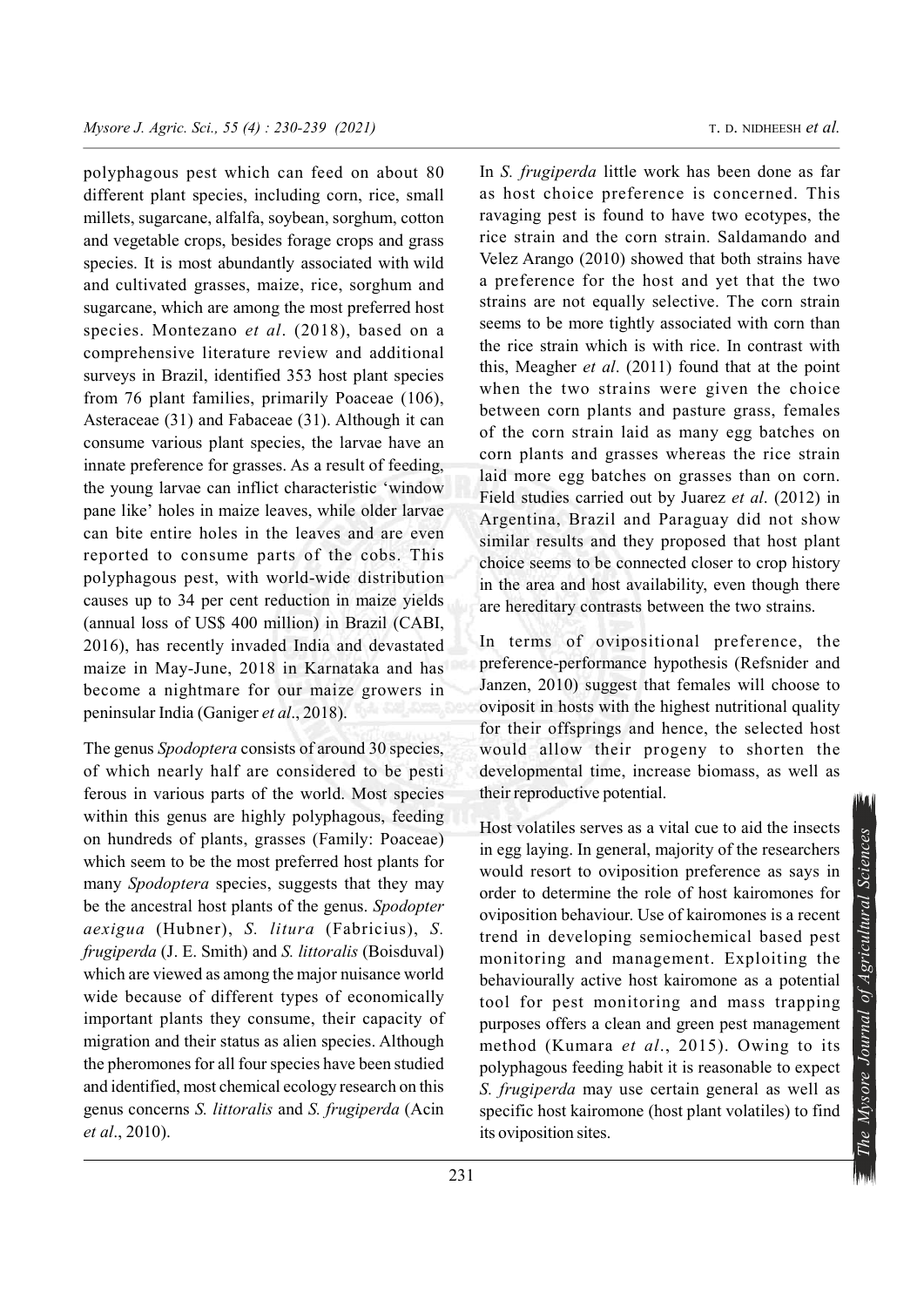Despite of this fact, no one to the best of our knowledge has studied in detail about the host finding behaviour and ovipositional preference of S. frugiperda across its wide host range. The present study has been framed to throw some light on the behavioural characteristics, ovipositional preference and olfactory response of S. frugiperda in complex host plant situations, which could be exploited for formulating management strategies. In this context, the primary focus of this present investigation was in the identification of the most preferred host plants for accomplishing the process of oviposition and fulfilling its nutritional requirements for further growth and development, whereas, elucidation of potent kairomones that have an influence on the gravid  $S$ . *frugiperda* moths would remain as a concept for further exploration.

## MATERIAL AND METHODS

Studies were conducted at Department of Agricultural Entomology, UAS, GKVK, Bengaluru (located at latitude of 12° 58' 17.7564" N, longitude of 77° 35' 40.4268" E at an altitude of 924 m MSL) in collaboration with the Division of Entomology and Nematology, ICAR-Indian Institute of Horticultural Research (IIHR), Hessaraghatta Lake PO, Bengaluru during the period of October, 2019 to June, 2020.

collected from Zonal Agricultural Research Station,<br>
GKVK, Bengaluru and also from farmer's fields at<br>
Chikkaballapura and Gowribidanur taluks. In the<br>
laboratory, the larvae along with infested leaves<br>
were placed in pla Maintenance of Spodoptera frugiperda Cultures : Fall armyworm, Spodoptera frugiperda egg mass along with larvae and infested leaf whorls were collected from Zonal Agricultural Research Station, GKVK, Bengaluru and also from farmer's fields at Chikkaballapura and Gowribidanur taluks. In the laboratory, the larvae along with infested leaves were placed in plastic containers (13.63" l x 8.25" b x 4.88" h) lined with tissue papers to avoid moisture accumulation. The containers were covered with muslin cloth and tied with rubber bands to avoid larval escape. The containers having larvae were kept at ambient conditions ( $27 \pm 1$  °C,  $75 \pm 2\%$  RH and 14L: 10D h photo period) until adult moth emergence. Further, rearing of FAW cultures were done on artificial diet prescribed by ICAR-NBAIR, Hebbal, Bengaluru.

Surface sterilization of eggs as well as pupae was carried out to destroy transovum-transmitted infections and pupal surface microbes by washing the eggs and pupae in sodium hypochlorite solution  $(0.2 \& 0.3 \%$ , respectively) for upto five min., then rinsed thoroughly with sterile distilled water and left to shade dry.

Adult moths emerging from these containers were collected and released into the net cages (1 m  $\times$  1 m  $\times$ 1 m). The freshly emerged moths were provided with honey solution (0.5 %) on cotton wads *ad libitum* and allowed to mate. The walls of the cage were provided with white paper as a supporting platform for egg laying by the moths. The newly emerged moths were provided with food as mentioned earlier and allowed to mate. Mated pairs were collected during the first photo-phase and used for choice and no-choice assays.

Maintenance of Host Plants :The selected host plants viz., Maize (Zea mays L.), rice (Oryza sativa L.), ragi (Eleusine coracana L.), jowar (Sorghum bicolor L.) and cotton (Gossypium arboreum L.) were maintained in pots for experimental purpose. Seeds of freshly harvested maize (South African Tall), ragi (KMR 630), rice (HPR 14) were procured from V.C. Farm, Mandya, Karnataka. Whereas, seeds of jowar (Gundlupete local) and cotton (Suraj) were procured from AICRP (Sorghum) and AICRP (Cotton), Chamarajanagara, Karnataka. In this study, one-month old host plants were used and in each polybag, two plants were maintained, by adopting standard agronomic practices, without any pesticidal applications.

Ovipositional Preference Studies : The ovipositional preference of gravid female moths were established through choice and no-choice assays by using selected host plants. Host plants that were raised in polybags were used to carry out the choice / no-choice experiments in protected conditions. This study will give a clue about the most attractive host plant to gravid female moths of S. frugiperda. Selected host plants raised in polybags (6" dia) by following standard recommended package of practices in a pest free environment without exposure to any pesticide were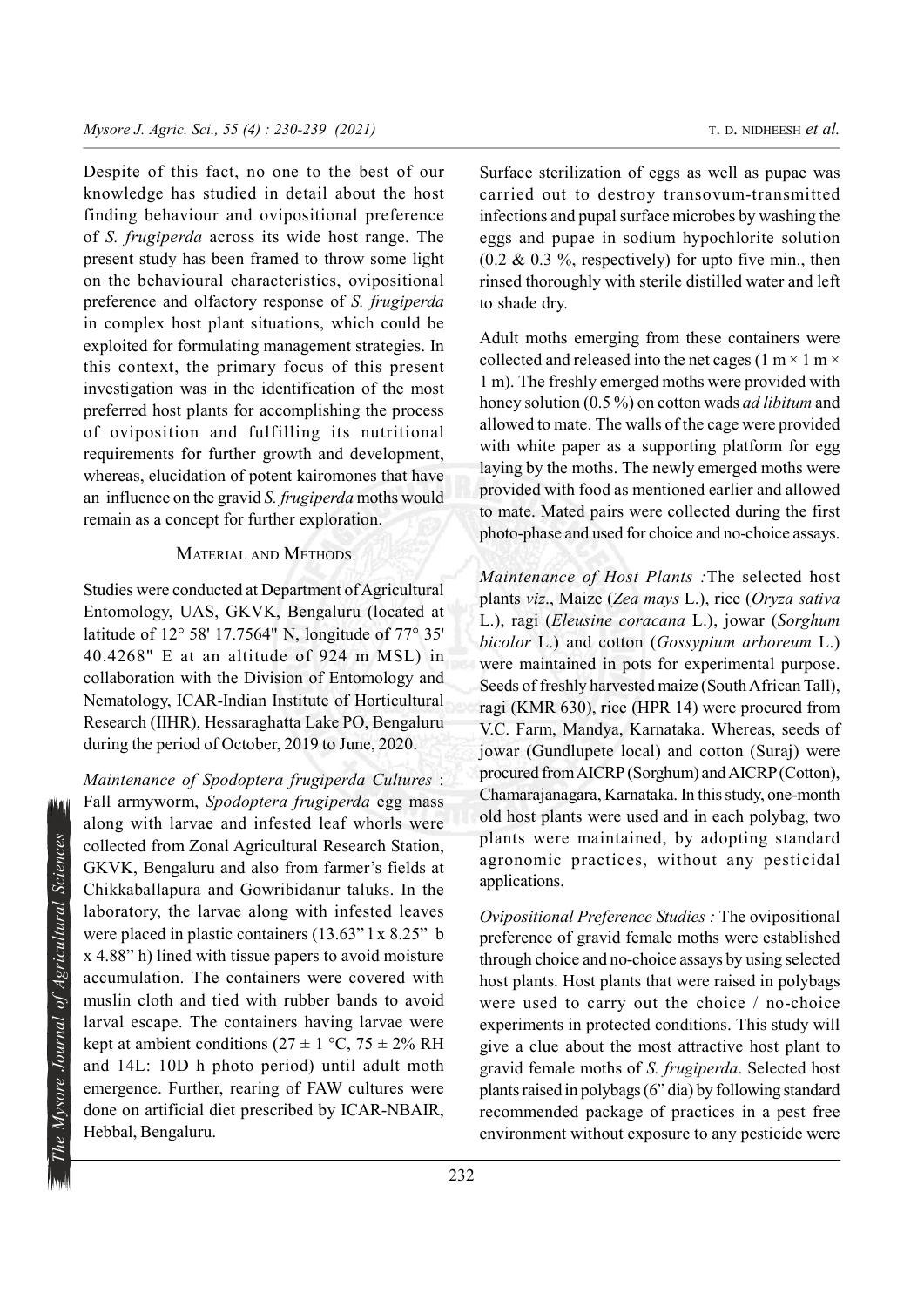used for this study. The different host plants selected for the study were arranged randomly (Completely Randomized Design) for choice and no-choice assays in net cages (made of nylon net 1 x 0.75 x 1 m, L x B x H;  $40/50$  mesh). On the whole, there were five treatments (5 different host plants) which were replicated five times.

No-Choice Assay : In no-choice assay, five plants of each host species were arranged randomly in separate net cages. Then plants were exposed to gravid females of S. frugiperda  $(2)$  10 pairs / treatment, continuously for five days. Same procedure was followed individually for all the five host plants selected.

Choice Assay : Choice assay can provide a better estimate of insect preference. In the free choice assay, a single plant from each host plant species was arranged randomly in a net cage. Then the plants were exposed to gravid females of S. frugiperda @ 10 pairs / treatment continuously for five days. These assays were repeated five times simultaneously or at different times. Observations were recorded on the number of eggs (egg mass) laid, number of eggs per

egg mass, number of larvae and its survival on each host plant. Number of eggs was recorded five days after exposure and numbers of larvae were recorded 10 days after exposure. Egg masses laid on the cage surface were discarded. The experimental set up was more or less identical tothe one suggested by Vanitha et al. (2017).

Statistical Analysis : In order to reduce the skewness and follow normal distribution, the data obtained were subjected to square root transformation. The software application / programused to analyze the data was Graphpad Prism (Version 9.1.2). For no-choice assay, one-way ANOVA with multiple comparisons (Tukey's HSD post-hoc test) and for choice assay, repeated measure one-way ANOVA with multiple comparisons was done by using the afore-mentioned software package. Calculated means were differentiated by using Critical Difference (CD) with a set at 0.01.

### RESULTS AND DISCUSSION

Selection of appropriate host for oviposition by gravid female is decisive as it impacts off-spring



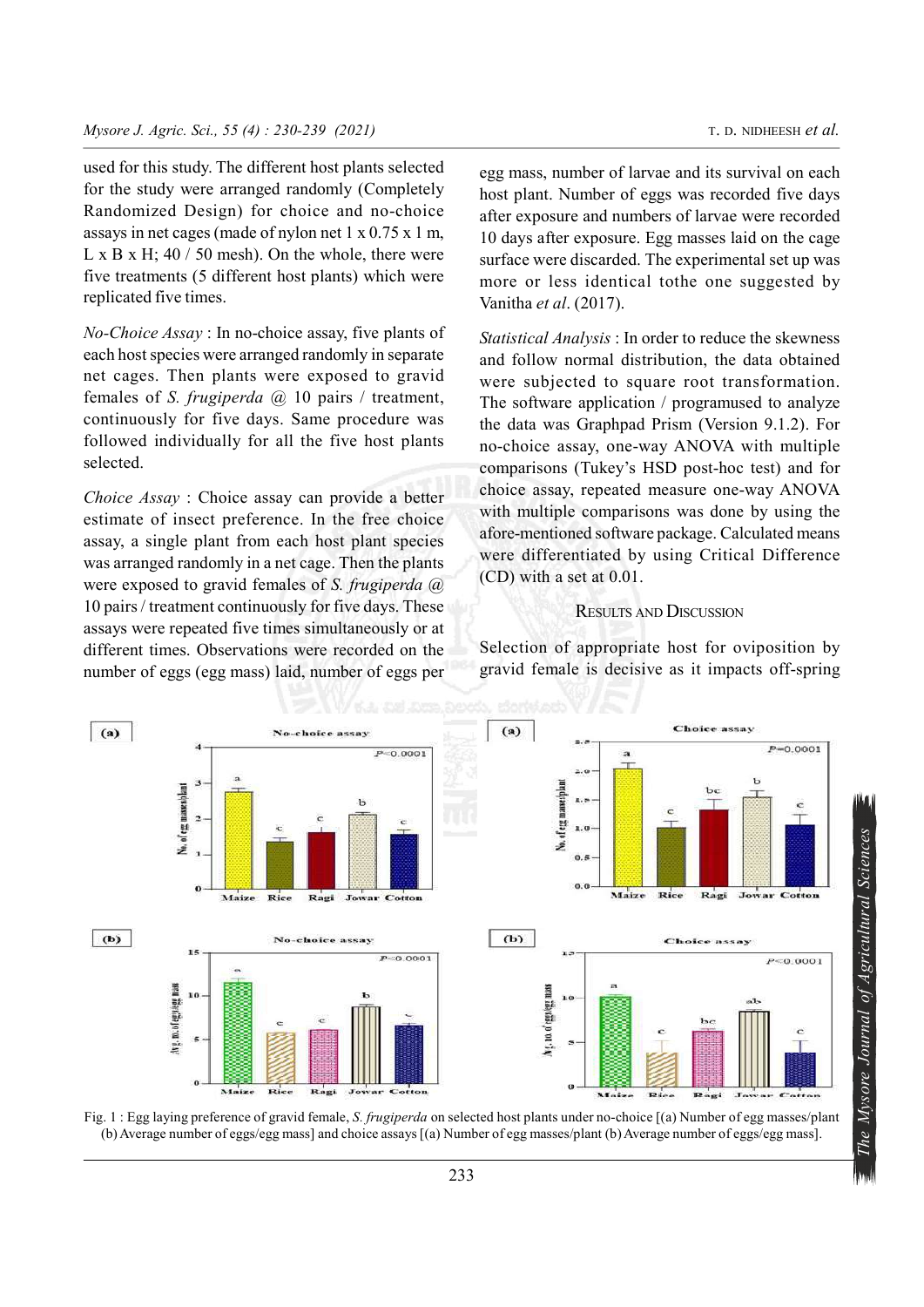fitness and survival. Ovipositional preference by S. frugiperda gravid females on different host plants were evaluated both under no-choice and choice situation (Fig. 1).

No-choice assays : In no-choice assay, all five selected host plants viz., maize, rice, ragi, jowar and cotton were exposed to gravid females of S. frugiperda individually and the mean number of eggs laid on each type of host plant was recorded (Table 1 and 3). Results indicated that there was significant difference among the host plants with respect to the number of eggs laid. Spodoptera frugiperda gravid females laid significantly more number of egg masses on maize  $[7.20 \pm 0.58]$  egg mass; mean number of egg masses / plant  $\pm$  S. E.;  $F_{(4,20)}$  = 28.68; P<0.0001], followed by jowar  $[4.00 \pm 0.32$  egg mass], ragi  $[2.20 \pm 0.49$  egg mass], cotton  $[2.00 \pm 0.49]$ 0.32 egg mass] and rice  $[1.40 \pm 0.24$  egg mass] in that decreasing order (Fig. 1a). It is evident that, among the five host plants selected viz., rice and cotton received minimal number of egg masses per plant in contrast to maize and jowar, which received more number of egg masses per plant. A revisitation

by using the data from the no-choice assay revealed that on maize, gravid female moths laid 5.14 times more eggs as compared to that on rice, 3.27 times more eggs as compared to that on ragi, 1.80 times more eggs as compared to that on jowar and 3.60 times more eggs as compared to that on cotton. Thus, under no choice assay, the egg laying preference of gravid female moths was in the following descending order: maize > jowar > ragi > cotton > rice. Further comparisons with respect to average number of eggs per egg masses obtained from the host plants revealed that, maize  $[133.91 \pm 10.94$  eggs / egg mass;  $F_{(4,20)}$  = 76.80; P<0.0001] and jowar [78.24 ± 3.30 eggs/ egg mass] received significantly higher number of eggs/ egg mass when compared with the remaining host plants selected. Moreover, there was no significant difference in the number of eggs / egg mass figured out in this experiment between rice, ragi and cotton (Table 1.; Fig. 1b).

Further pair-wise comparisons among the host plants revealed that there was no significant difference in the number of egg masses laid by gravid female moths between rice and ragi, rice and cottonand ragi and cotton in no-choice assays (Table 3).

| Host             |                                                           | Number of egg mass<br>on each host plants | Average number of eggs/egg mass<br>on each host plants |                           |  |
|------------------|-----------------------------------------------------------|-------------------------------------------|--------------------------------------------------------|---------------------------|--|
| Plants           | Choice<br>No-choice<br>$(Mean \pm SE)$<br>$(Mean \pm SE)$ |                                           | No-choice<br>$(Mean \pm SE)$                           | Choice<br>$(Mean \pm SE)$ |  |
| Maize            | $7.20 \pm 0.58$                                           | $3.80 \pm 0.37$                           | $133.91 \pm 10.94$                                     | $104.22 \pm 3.23$         |  |
|                  | $(2.77 \pm 0.10)^a$                                       | $(2.07 \pm 0.09)^a$                       | $(11.56 \pm 0.45)^{a}$                                 | $(10.23 \pm 0.16)^a$      |  |
| Rice             | $1.40 \pm 0.24$                                           | $0.60 \pm 0.24$                           | $37.37 \pm 2.68$                                       | $22.00 \pm 9.08$          |  |
|                  | $(1.37 \pm 0.09)^{\circ}$                                 | $(1.02 \pm 0.12)^c$                       | $(6.14 \pm 0.21)^c$                                    | $(3.94 \pm 1.3)2^{\circ}$ |  |
| Ragi             | $2.20 \pm 0.49$                                           | $1.40 \pm 0.40$                           | $37.50 \pm 0.97$                                       | $39.20 \pm 1.81$          |  |
|                  | $(1.62 \pm 0.14)^c$                                       | $(1.33 \pm 0.17)^{bc}$                    | $(6.16 \pm 0.08)^c$                                    | $(6.29 \pm 0.15)^{bc}$    |  |
| Jowar            | $4.00 \pm 0.32$                                           | $2.00 \pm 0.32$                           | $78.24 \pm 3.30$                                       | $73.00 \pm 2.51$          |  |
|                  | $(2.12 \pm 0.08)^{b}$                                     | $(1.57 \pm 0.10)^{b}$                     | $(8.87 \pm 0.19)^{b}$                                  | $(8.57 \pm 0.14)^{ab}$    |  |
| Cotton           | $2.00 \pm 0.32$                                           | $0.80 \pm 0.37$                           | $40.50 \pm 3.76$                                       | $22.00 \pm 9.36$          |  |
|                  | $1.57 \pm 0.10^c$                                         | $1.09 \pm 0.17$ <sup>c</sup>              | $6.38 \pm 0.29^{\circ}$                                | $3.93 \pm 1.33^c$         |  |
| cal (4,20)       | 28.68                                                     | 9.801                                     | 76.80                                                  | 10.95                     |  |
| $\boldsymbol{P}$ | < 0.0001                                                  | 0.0001                                    | < 0.0001                                               | < 0.0001                  |  |

Ovipositional preference of Spodoptera frugiperda on selected host plants under

**TABLE 1 Experience**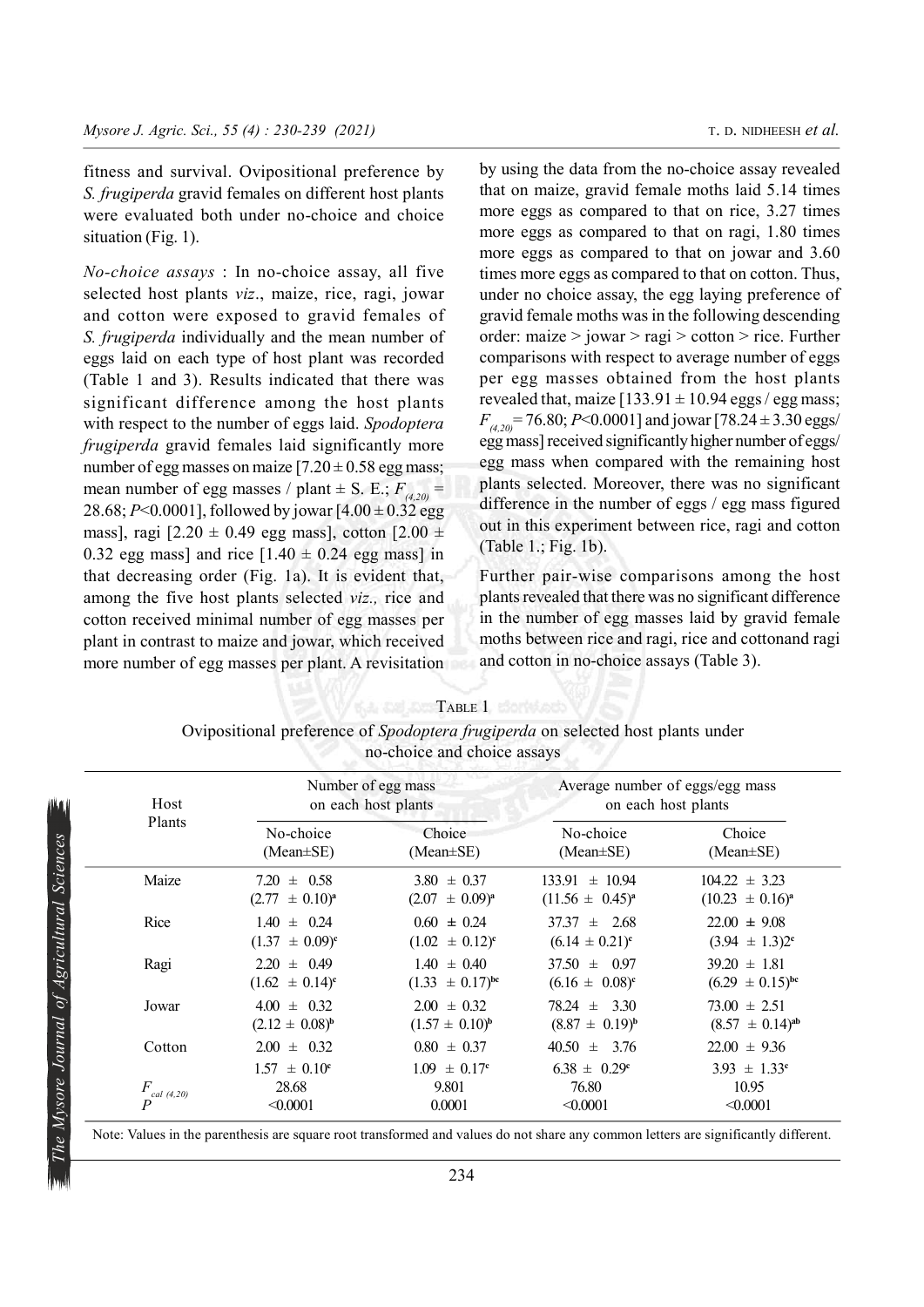|                   | - 01                                           |                        |                                |
|-------------------|------------------------------------------------|------------------------|--------------------------------|
| Host Plants       | No-choice (Mean $\pm$ SE)                      | Choice (Mean $\pm$ SE) |                                |
| Maize             | $36.60 \pm 2.36$ $(6.08 \pm 0.20)^{a}$         | $\pm$ 3.38<br>30.00    | $(5.49 \pm 0.30)^{a}$          |
| Rice              | 7.20 $\pm$ 2.13 $(2.59 \pm 0.50)^d$            | $\pm$ 0.51<br>3.40     | $(1.96 \pm 0.13)^d$            |
| Ragi              | $16.20 \pm 1.36 \quad (4.07 \pm 0.17)^{\circ}$ | $\pm$ 1.28<br>9.20     | $(3.09 \pm 0.21)$ <sup>c</sup> |
| Jowar             | $25.20 \pm 1.56 \quad (5.06 \pm 0.15)^{b}$     | $\pm$ 1.03<br>19.60    | $(4.48\pm0.11)^{b}$            |
| Cotton            | $13.20 \pm 1.43 \quad (3.68 \pm 0.20)^{\circ}$ | $5.00 \pm 1.14$        | $(2.29 \pm 0.25)^{d}$          |
| F<br>cal $(4,20)$ | 23.21                                          | 48.88                  |                                |
| P                 | $\leq 0.0001$                                  | < 0.0001               |                                |

TABLE 2 Larval count of S. *frugiperda* on selected host plants under no-choice and choice assays

Note : Values in the parenthesis are square root transformed and values do not share any common letters are significantly different.

Concisely, under no-choice conditions, maize was found to be the most preferred host plant for egg laying by gravid females of S. frugiperda as compared to other selected host plants. The most striking observation to emerge from the study was, FAW laid similar number of egg masses on the inner walls of the cage as well as in the maize plants (data have not shown), but, in contrast, FAW highly preferred the cage wall to lay their eggs instead of cotton, rice and ragi plants.

Choice Assays : Adult moths oviposited on all five host plants, but the host species drastically affected oviposition behaviour. Results of choice assay also unveileda similar trend in ovipositional preference as observed in case of no-choice assays. However, the number of eggs laid on each host plant varied significantly. FAW females preferentially oviposited more on maize  $[3.80 \pm 0.37$  egg mass; mean number of egg mass/plant  $\pm$  S. E.;  $F_{(4,20)} = 9.801$ ;  $P = 0.0001$ ] as compared to all other graminaceous host plants (Table 1 and 3 and Fig. 1a & 1b) and in contrast it preferred to lay least number of eggs on rice (Table 1). Therefore, under choice assay, the ovipositional preference of gravid female moths to different host plants was in the following order : maize  $>$ jowar  $>$  ragi  $>$  cotton  $>$  rice.

Pair-wise comparisons among the different host plants selected for the study revealed that there was no significant difference in the number of egg masses laid by gravid female moths between maize and jowar, rice and ragi, rice and jowar, rice and cotton, ragi and jowar, ragi and cotton and jowar and cotton (Table 3).

Considering both choice and no-choice assays, maize was found to be consistently preferred by the gravid female fall armyworm moths for egg laying and cotton was least preferred. Selecting an appropriate oviposition site by gravid females is not only a complex process that involves multiple modalities, but is crucial for offspring survival (Kamala Jayanthi et al., 2014). Therefore, ovipositional preference of a particular gravid female moth has its own sphere of influence on its fecundity and also on the larval development on a particular host plant.

subsequent rarvar counts on selected nost prants<br>
under no-choice and choice conditions were recorded.<br>
Observations were recorded one week after<br>
experimental setup on number of larvae in each<br>
host plant. Larval count d Larval Counts on Different Host Plants under No-Choice and Choice Assays : After exposing the host plants to gravid female moths for oviposition, the subsequent larval counts on selected host plants under no-choice and choice conditions were recorded. Observations were recorded one week after experimental setup on number of larvae in each host plant. Larval count differed under both no-choice and choice assay (Fig. 2). Further, it also differed according to the host plants on which eggs were laid. In no-choice assay, the results regarding larval counts were in line with earlier ovipositional preference assays. Significantly highest number of larvae were recorded on maize plants  $[36.60 \pm 2.36]$ larvae; mean number of larvae/plant  $\pm$  S. E.;  $F_{(4,20)} = 23.21$ ;  $P < 0.0001$ ] as compared to the other host plants chosen. The second highest larval population was noticed on jowar  $[25.20 \pm 1.56]$  larvae;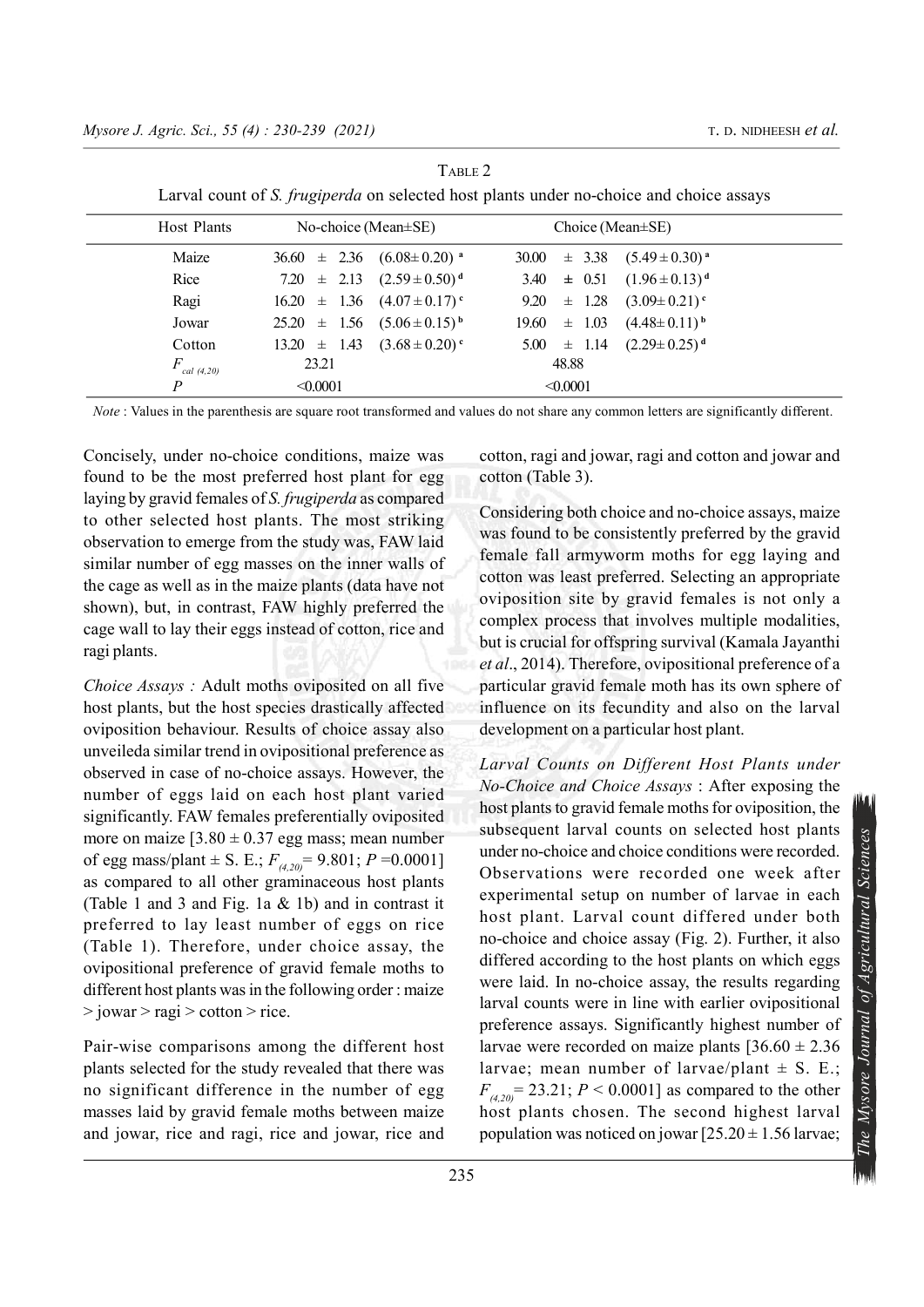| Host Plants      | Ovipositional preference |                  |                    |                  | Larval preference  |                  |                    |                  |
|------------------|--------------------------|------------------|--------------------|------------------|--------------------|------------------|--------------------|------------------|
|                  | No choice                |                  | Choice             |                  | No choice          |                  | Choice             |                  |
|                  | Mean<br>Difference       | $\boldsymbol{P}$ | Mean<br>Difference | $\boldsymbol{P}$ | Mean<br>Difference | $\boldsymbol{P}$ | Mean<br>Difference | $\boldsymbol{P}$ |
| Maize vs. Rice   | 1.202                    | < 0.0001         | 0.9780             | 0.0005           | 2.396              | < 0.0001         | 3.198              | $\leq 0.0001$    |
| Maize vs. Ragi   | 1.152                    | $\leq 0.0001$    | 0.7320             | 0.0084           | 2.002              | 0.0005           | 2.404              | $\leq 0.0001$    |
| Maize vs. Jowar  | 0.6520                   | 0.0025           | 0.5000             | 0.1062           | 1.016              | 0.1089           | 1.012              | 0.0236           |
| Maize vs. Cotton | 1.404                    | < 0.0001         | 1.050              | 0.0002           | 3.490              | < 0.0001         | 3.532              | $\leq 0.0001$    |
| Rice vs. Ragi    | $-0.05000$               | 0.9971           | $-0.2460$          | 0.7035           | $-0.3940$          | 0.8491           | $-0.7940$          | 0.1025           |
| Rice vs. Jowar   | $-0.5500$                | 0.0114           | $-0.4780$          | 0.1315           | $-1.380$           | 0.0161           | $-2.186$           | $\leq 0.0001$    |
| Rice vs. Cotton  | 0.2020                   | 0.6629           | 0.07200            | 0.9954           | 1.094              | 0.0742           | 0.3340             | 0.8015           |
| Ragi vs. Jowar   | $-0.5000$                | 0.0237           | $-0.2320$          | 0.7452           | $-0.9860$          | 0.1257           | $-1.392$           | 0.0014           |
| Ragi vs. Cotton  | 0.2520                   | 0.4630           | 0.3180             | 0.4790           | 1.488              | 0.0087           | 1.128              | 0.0102           |
| Jowar vs. Cotton | 0.7520                   | 0.0005           | 0.5500             | 0.0639           | 2.474              | $\leq 0.0001$    | 2.520              | $\leq 0.0001$    |

#### TABLE 3

Tukey's multiple comparison test: Ovipositional and larval preferences of S. frugiperda to selected host plants under no-choice and choice assays

All treatment effects were highly significant at  $P<0.05$  by Tukey's HSD

mean number of larvae / plant  $\pm$  S. E.], followed by ragi  $[16.20 \pm 1.36]$  larvae; mean number of larvae/ plant  $\pm$  S. E.], cotton [13.20  $\pm$  1.43 larvae; mean number of larvae / plant  $\pm$  S. E.] and rice [7.20  $\pm$  2.13 larvae; mean number of larvae / plant  $\pm$  S. E.]. As

mentioned above, the larval population as well as survival was the least on rice and cotton. In explicably, there was meagre oviposition on cotton as mentioned earlier vis-u-vis less number of larvae. Results of choice assay also revealed similar trend

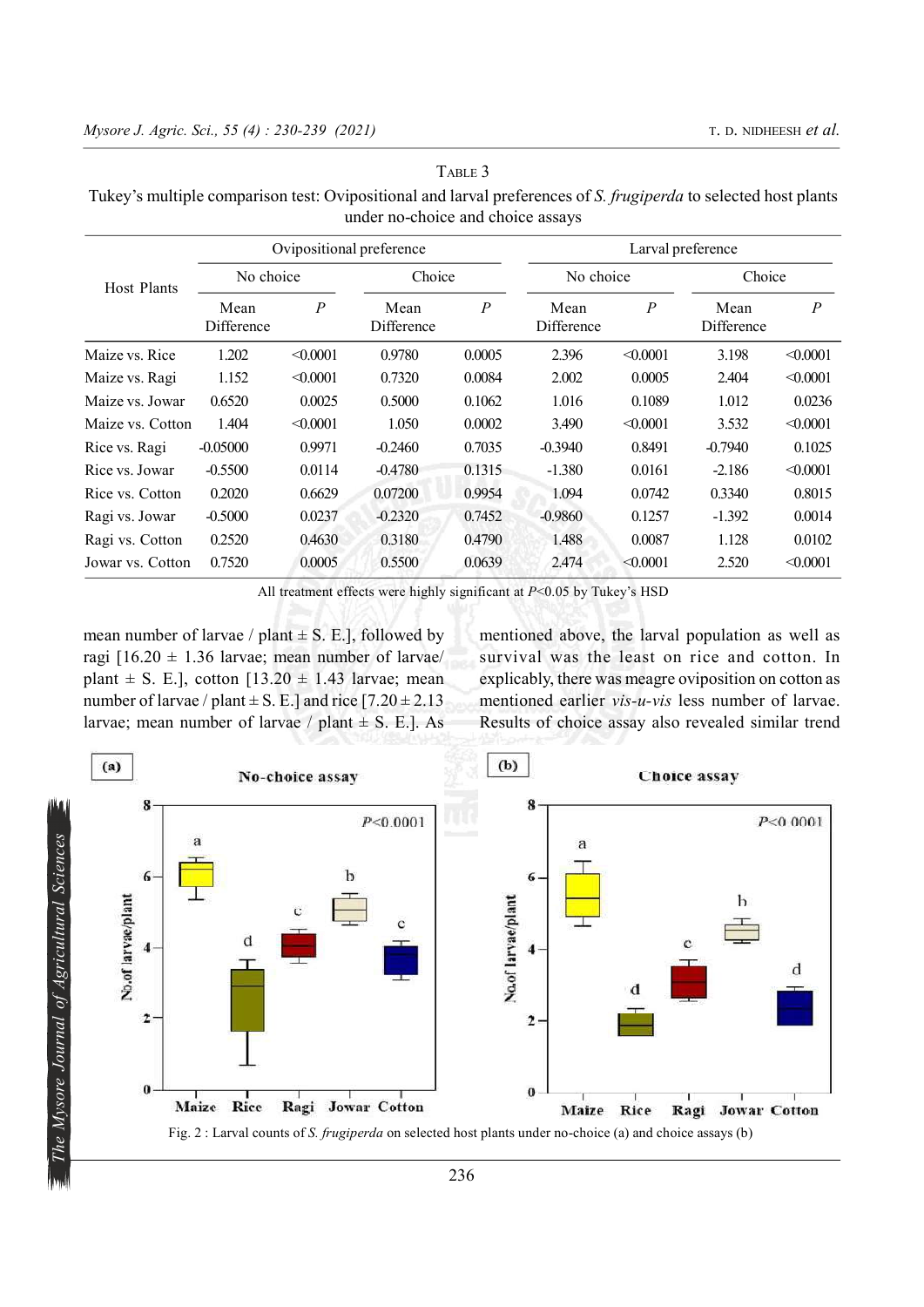in ovipositional preference as observed in no-choice assays. However, number of eggs laid on each host plant differed significantly (Table 2; Fig. 2b).

With respect to no-choice assay, the percentage of larvae hatched from eggs laid on each host plant revealed that maize supported maximum larval survival (88.41%), followed by jowar (78.82%), ragi (67.17%), cotton (42.64%) and rice (18.93%) (Fig. 3a). Similar trend for larval survival was observed in choice assay also, with a maximum larval survival on maize (89.74%), followed by jowar (76.10%), ragi (40.85%), cotton (14.71%) and rice (9.00%) in that decreasing order (Fig. 3b). Considering both choice and no-choice assays, maizewas found to support S. frugiperda larvae consistently in terms of its development and survival and the other hosts viz., jowar, ragi, rice and cotton comparatively supported less number of larvae. These findings suggest that maize is a highly preferred and suitable host for larval feeding and oviposition by females, which is consistent with the previous research results of He et al. (2021).

Pair-wise comparisons among the various host plants chosen for the study revealed that there is no significant difference between the host plants viz.,

maize and jowar, rice and ragi, rice and cotton and ragi and jowar in supporting S. frugiperda larvae in case of no-choice assays. On the contrary, the results of Tukey's multiple comparison test with respect to the free choice assay revealed that there are no significant differences between the host plants *viz*., rice and ragi and rice and cotton in supporting FAW larvae (Table 3).

This study clearly indicated that given the situation either choice or no-choice, maize continued to be the most preferred host for oviposition and its further development compared to all other selected host plants. This is in complete agreement with the resultsof Sotelo-Cardona et al. (2021), wherein, they concluded that, FAW female adults significantly preferred maize plants for oviposition as compared to other crops under a free choice arena. Further more, the amount of egg masses  $[F_{(3,27)}=13.27; P \le 0.0001]$ and mean number of eggs  $[F_{(3,27)}=17.01; P \le 0.0001]$ was significantly higher in maize plants followed by soybean and cabbage. No egg masses as well as eggs from FAW were found in tomato plants when other vegetables were given as a choice. During oviposition, the tomato leafminer, Tutaabsoluta females may detect small differences in the odour

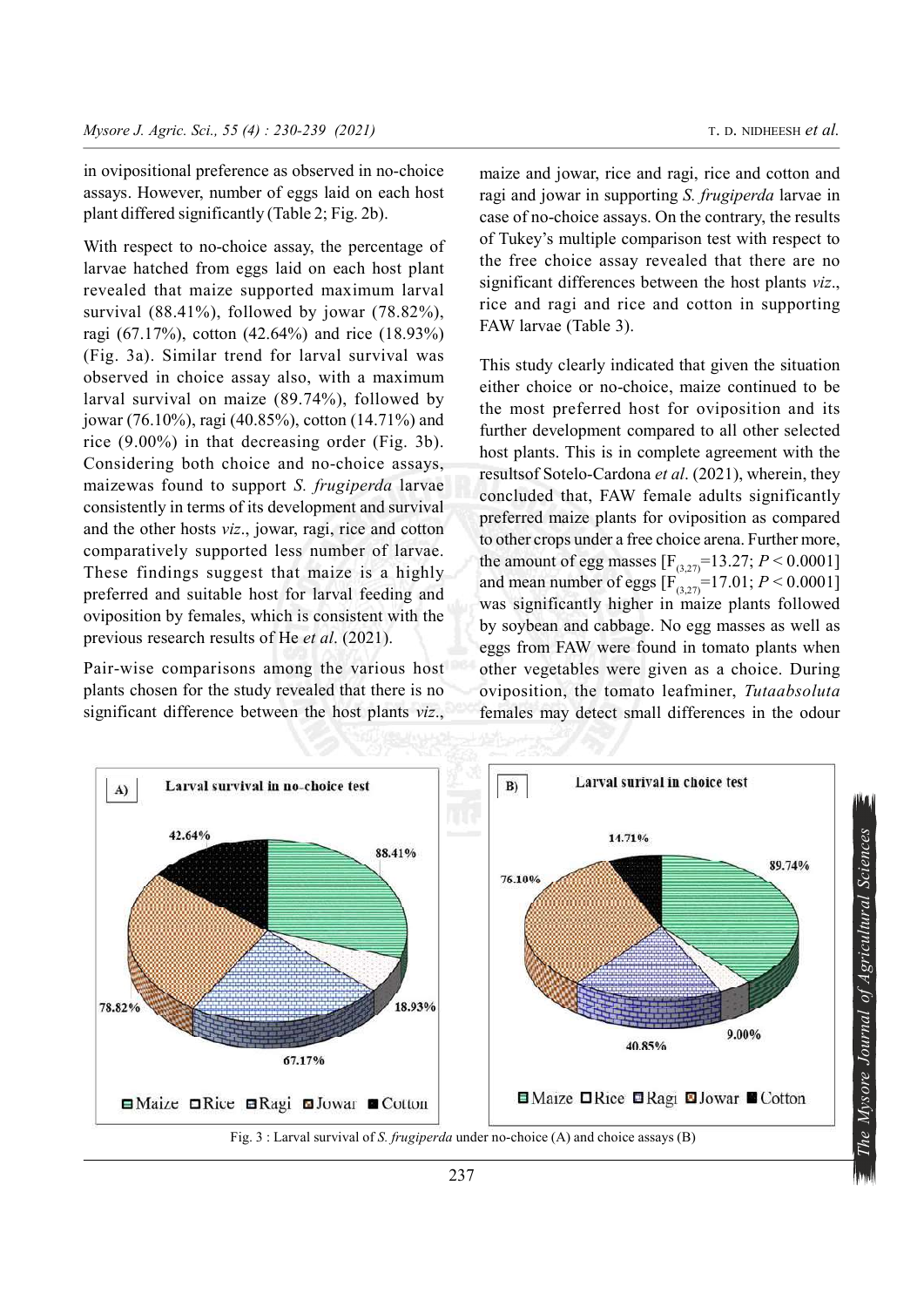blend of solanaceous plants and adapt their oviposition behaviour according to plant volatile cues (Proffit et al., 2011).

Oviposition on a suitable host in response to plant cues is of major importance for an herbivore insect to maximize its fitness (Kamala Jayanthi et al., 2012; Bawin et al., 2015a & 2015b). Though, S. frugiperda can infest several plants belonging to the family Poaceae in general, as per literature, the present investigation and studies carried out elsewhere clearly showed that all poacean or graminaceous plants are not equally preferred by the gravid females for oviposition.

This study gives an account of oviposition preference of S. frugiperda gravid female moths when provided with its major host plants in two choice situations viz., no-choice as well as choice assay. These findings suggest that females will choose to oviposit in hosts with the highest nutritional quality for their progeny and hence, the selected host would allow the progeny to shorten the developmental time, increased biomass, as well as the reproductive potential. The present study has only examined ovipositional preference by gravid females of fall army worm. The current study has clearly shown that maize plant volatiles elicit attraction in gravid females of S. frugiperda and the biochemical compounds responsible for attraction have to be identified. This will make possible future studies where a lure for adult S. frugiperda could be developed for monitoring and mass trapping of this pest. Having an attractant for adults greatly increases the scope for using semio-chemical based management strategies against this notorious invasive pest.

Example 12 The Music of Agricultural Sciences<br>
238 The Scope for using an attractant for adults greatly increases<br>
the scope for using semio-chemical based management<br>
strategies against this notorious invasive pest.<br>
Ack Acknowledgements : The authors are highly indebted to University of Agricultural Sciences, GKVK, Bengaluru; ICAR - Indian Institute of Horticulture Research (ICAR - IIHR), Hessarghatta, Bengaluru and ICAR- National Bureau of Agricultural Insect Resources (ICAR-NBAIR), Hebbal, Bengaluru for providing all the pre-requisites for the smooth conduct of present study. DST - INSPIRE Fellowship given to the first author is also gratefully acknowledged.

#### **REFERENCES**

- ACIN, P., ROSELL, G., GUERRERO, A. AND QUERO, C., 2010, Sex pheromone of the spanish population of the beet army worm Spodoptera exigua. J. Chem. Ecol.,  $36(7): 778 - 786.$
- BAWIN, T., DUJEU, D., DE BACKER, L., FAUCONNIER, M. L., LOGNAY, G., DELAPLACE, P., FRANCIS, F. AND VERHEGGEN, F. J., 2015a, Could alternative solanaceous hosts act as refuges for the tomato leafminer, Tuta absoluta. Arthro. Plant Inter., 9 : 425 - 435.
- BAWIN, T., DUJEU, D., DE BACKER, L., FRANCIS, F. AND VERHEGGEN, F. J., 2015b, Ability of Tuta absoluta (Lepidoptera : Gelechiidae) to develop on alternative host plant species. Can. Entomol., 148: 434 - 442.
- CABI, Data sheet, 2016, Spodoptera frugiperda (fall armyworm) - Invasive species compendium, http://www.cabi.org/isc/datasheet/29810.
- CASMUZ, A., JUAREZ, M. L., SOCIAS, M. G., MURUA, M. G., PRIETO, S., MEDINA, S., WILLINK, E. AND GASTAMINZA, G., 2010, Revision de loshospederos del gusanoco gollero del maíz, Spodoptera frugiperda (Lepidoptera : Noctuidae). Revista de la Socie - dad Entomologica Argentina, 69 : 209 - 231.
- EARLY, R., GONZALEZ-MORENO, P., MURPHY, S. T. AND DAY, R., 2018, Forecasting the global extent of invasion of the cereal pest Spodoptera frugiperda, the fall armyworm. Neo Biota, 40 : 25 - 50.
- FAO, 2018, Briefing Note on FAO actions on fall army worm in Africa 31 January 2018. In: briefing note on FAO actions on fall armyworm in Africa 31 January 2018, FAO, Rome, Italy, pp. : 6.
- GANIGER, P. C., YESHWANTH, H. M., MURALIMOHAN, K., VINAY, N., KUMAR, A. R. V. AND CHANDRASHEKAR, K., 2018, Occurrence of the new invasive pest, fall army worm, Spodoptera frugiperda (J. E. Smith) (Lepidoptera: Noctuidae), in the maize fields of Karnataka, India. Curr. Sci., 115 (4) : 25.
- GOERGEN, G., KUMAR, P. L., SANKUNG, S. B., TOGOLA, A. AND TAMO, M., 2016, First report of outbreaks of the fall